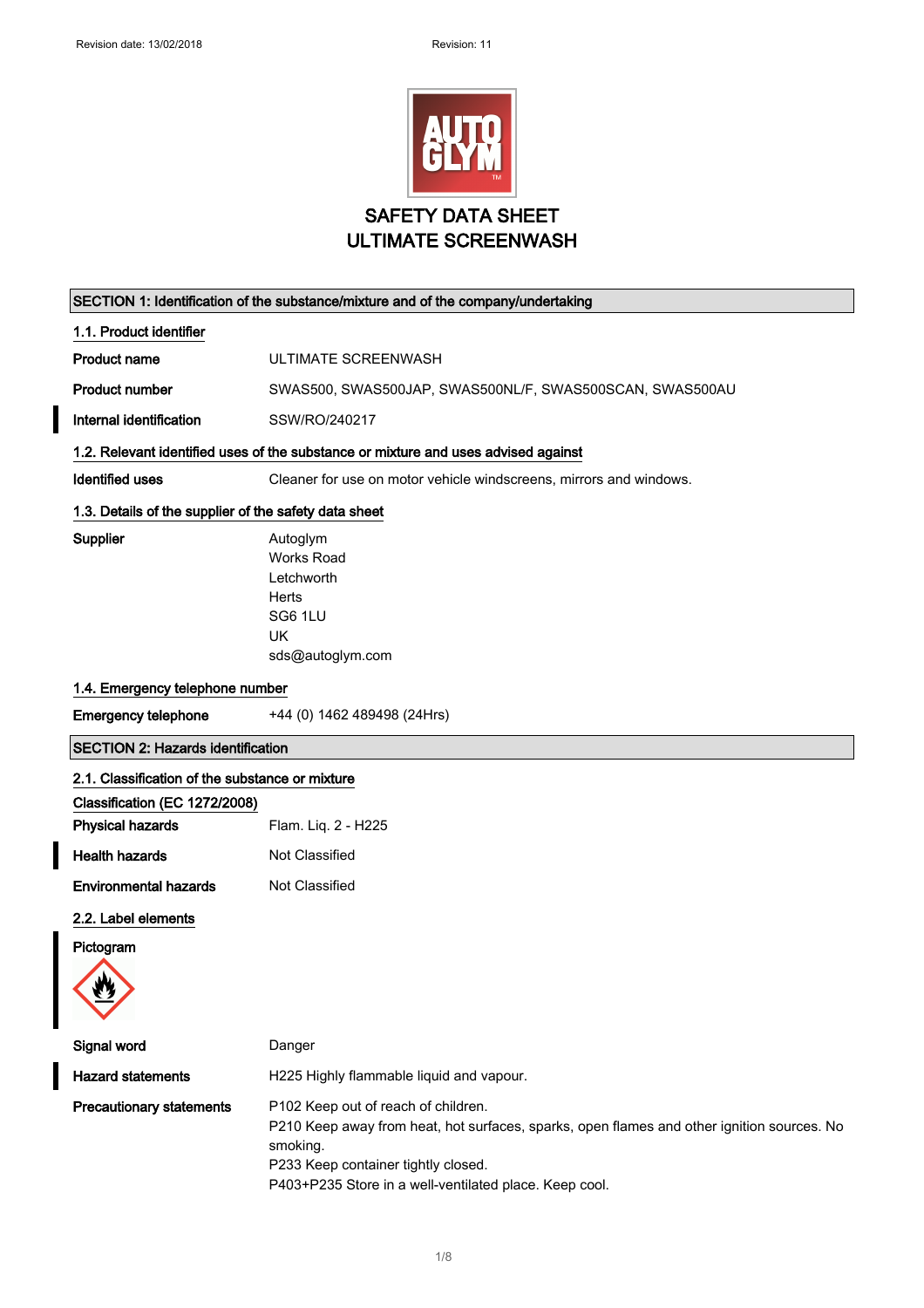Supplementary precautionary P501 Dispose of contents/ container in accordance with national regulations. statements

#### 2.3. Other hazards

| SECTION 3: Composition/information on ingredients                                                                              |                                                      |                                                                             |
|--------------------------------------------------------------------------------------------------------------------------------|------------------------------------------------------|-----------------------------------------------------------------------------|
| 3.2. Mixtures                                                                                                                  |                                                      |                                                                             |
| Ethanol                                                                                                                        |                                                      | 30-60%                                                                      |
| CAS number: 64-17-5                                                                                                            | EC number: 200-578-6                                 | REACH registration number: 01-<br>2119457610-43-XXXX                        |
| <b>Classification</b>                                                                                                          |                                                      | Classification (67/548/EEC or 1999/45/EC)                                   |
| Flam. Liq. 2 - H225                                                                                                            | F; R11                                               |                                                                             |
| 3-Butoxypropan-2-ol                                                                                                            |                                                      | 5-10%                                                                       |
| CAS number: 5131-66-8                                                                                                          | EC number: 225-878-4                                 | REACH registration number: 01-<br>2119475527-28-XXXX                        |
| Classification<br>Skin Irrit. 2 - H315<br>Eye Irrit. 2 - H319                                                                  | Xi;R36/38                                            | Classification (67/548/EEC or 1999/45/EC)                                   |
| Methanol                                                                                                                       |                                                      | $1 - 5%$                                                                    |
| CAS number: 67-56-1                                                                                                            | EC number: 200-659-6                                 | REACH registration number: 01-<br>2119392409-28-XXXX                        |
| Classification<br>Flam. Liq. 2 - H225<br>Acute Tox. 3 - H301<br>Acute Tox. 3 - H311<br>Acute Tox. 3 - H331<br>STOT SE 1 - H370 |                                                      | Classification (67/548/EEC or 1999/45/EC)<br>F;R11 T;R23/24/25,R39/23/24/25 |
| Glycerine                                                                                                                      |                                                      | $1 - 5%$                                                                    |
| CAS number: 56-81-5                                                                                                            | REACH registration number: 01-<br>2119471987-18-XXXX |                                                                             |
| Classification<br>Not Classified                                                                                               |                                                      | Classification (67/548/EEC or 1999/45/EC)                                   |
| The Full Text for all R-Phrases and Hazard Statements are Displayed in Section 16.                                             |                                                      |                                                                             |
| <b>SECTION 4: First aid measures</b>                                                                                           |                                                      |                                                                             |
| 4.1. Description of first aid measures                                                                                         |                                                      |                                                                             |

| <b>Inhalation</b>   | Move affected person to fresh air and keep warm and at rest in a position comfortable for<br>breathing.                                               |
|---------------------|-------------------------------------------------------------------------------------------------------------------------------------------------------|
| Ingestion           | Do not induce vomiting. If vomiting occurs, the head should be kept low so that vomit does not<br>enter the lungs. Get medical attention immediately. |
| <b>Skin contact</b> | Wash skin thoroughly with soap and water or use an approved skin cleanser.                                                                            |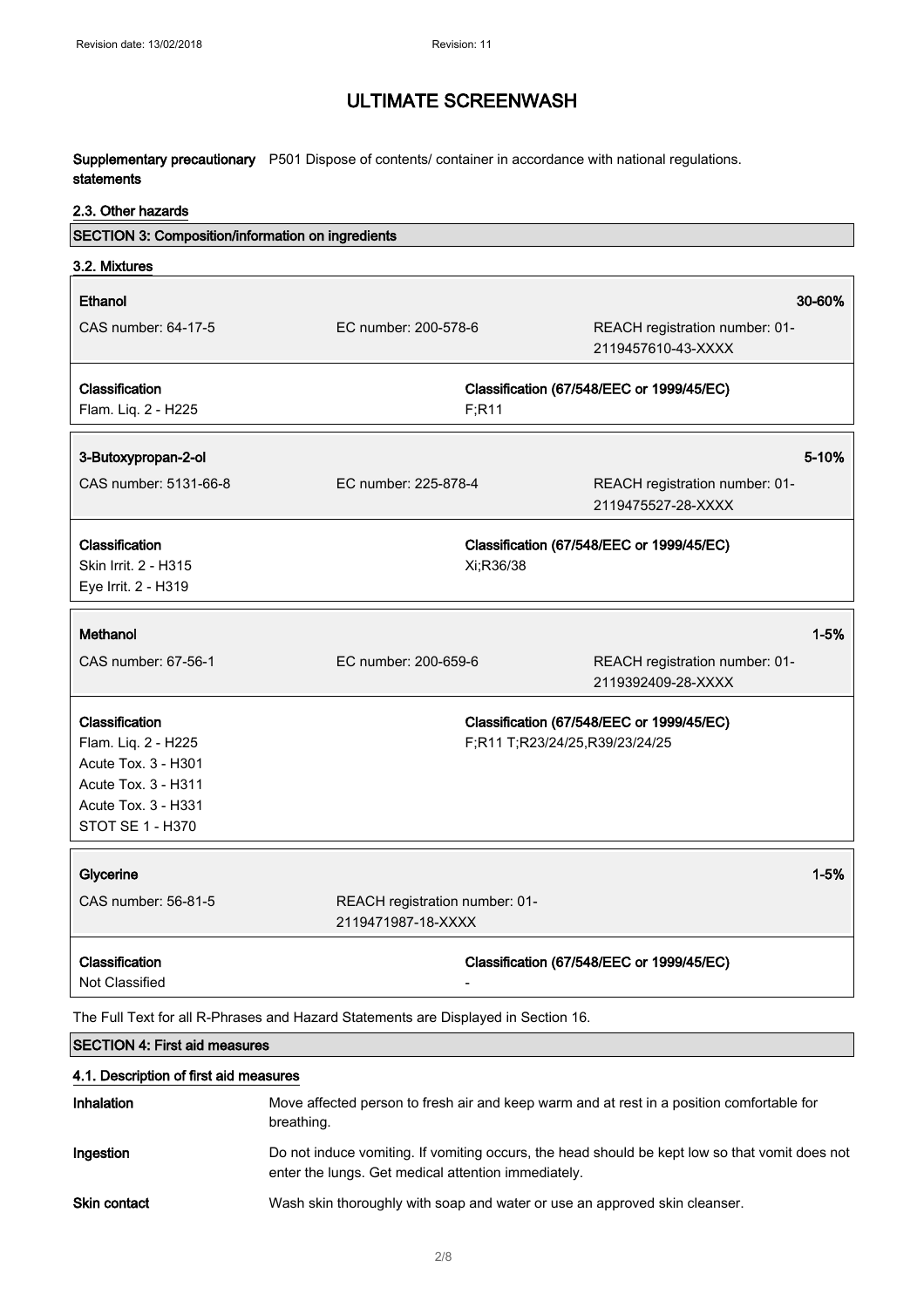$\overline{\mathbf{I}}$ 

# ULTIMATE SCREENWASH

| Eye contact                                                      | Rinse cautiously with water for several minutes. Remove contact lenses, if present and easy<br>to do. Continue rinsing. Continue to rinse for at least 15 minutes and get medical attention. |  |  |  |
|------------------------------------------------------------------|----------------------------------------------------------------------------------------------------------------------------------------------------------------------------------------------|--|--|--|
| 4.2. Most important symptoms and effects, both acute and delayed |                                                                                                                                                                                              |  |  |  |
| Inhalation                                                       | The product contains organic solvents. May cause damage to mucous membranes in nose,<br>throat, lungs and bronchial system.                                                                  |  |  |  |
| Ingestion                                                        | May cause discomfort. Nausea, vomiting. Diarrhoea.                                                                                                                                           |  |  |  |
| <b>Skin contact</b>                                              | Prolonged contact may cause redness, irritation and dry skin.                                                                                                                                |  |  |  |
| Eye contact                                                      | May irritate eyes.                                                                                                                                                                           |  |  |  |
|                                                                  | 4.3. Indication of any immediate medical attention and special treatment needed                                                                                                              |  |  |  |
| <b>Specific treatments</b>                                       | Treat symptomatically.                                                                                                                                                                       |  |  |  |
| <b>SECTION 5: Firefighting measures</b>                          |                                                                                                                                                                                              |  |  |  |
| 5.1. Extinguishing media                                         |                                                                                                                                                                                              |  |  |  |
| Suitable extinguishing media                                     | Use alcohol-resistant foam, carbon dioxide or dry powder to extinguish.                                                                                                                      |  |  |  |
| Unsuitable extinguishing<br>media                                | Do not use water jet as an extinguisher, as this will spread the fire.                                                                                                                       |  |  |  |
| 5.2. Special hazards arising from the substance or mixture       |                                                                                                                                                                                              |  |  |  |
|                                                                  |                                                                                                                                                                                              |  |  |  |
| Specific hazards                                                 | Flammable liquid and vapour. Vapours are heavier than air and may spread near ground and<br>travel a considerable distance to a source of ignition and flash back.                           |  |  |  |
| <b>Hazardous combustion</b><br>products                          | Thermal decomposition or combustion products may include the following substances: Toxic<br>gases or vapours. Carbon dioxide (CO2). Carbon monoxide (CO).                                    |  |  |  |
| 5.3. Advice for firefighters                                     |                                                                                                                                                                                              |  |  |  |
| Protective actions during<br>firefighting                        | Do not use water jet as an extinguisher, as this will spread the fire. Keep upwind to avoid<br>inhalation of gases, vapours, fumes and smoke.                                                |  |  |  |
| Special protective equipment<br>for firefighters                 | Wear positive-pressure self-contained breathing apparatus (SCBA) and appropriate protective<br>clothing.                                                                                     |  |  |  |
| <b>SECTION 6: Accidental release measures</b>                    |                                                                                                                                                                                              |  |  |  |
|                                                                  | 6.1. Personal precautions, protective equipment and emergency procedures                                                                                                                     |  |  |  |
| <b>Personal precautions</b>                                      | Avoid contact with skin, eyes and clothing. No smoking, sparks, flames or other sources of<br>ignition near spillage. Avoid inhalation of vapours.                                           |  |  |  |
| 6.2. Environmental precautions                                   |                                                                                                                                                                                              |  |  |  |
| <b>Environmental precautions</b>                                 | Do not allow to enter drainage system, surface or ground water.<br>Prevent material from reaching sewage system, holes and cellars.                                                          |  |  |  |
| 6.3. Methods and material for containment and cleaning up        |                                                                                                                                                                                              |  |  |  |
| Methods for cleaning up                                          | Absorb small quantities with paper towels and evaporate in a safe place. Absorb spillage with                                                                                                |  |  |  |
|                                                                  | non-combustible, absorbent material. No smoking, sparks, flames or other sources of ignition<br>near spillage.                                                                               |  |  |  |
| 6.4. Reference to other sections                                 |                                                                                                                                                                                              |  |  |  |
| Reference to other sections                                      | For personal protection, see Section 8.                                                                                                                                                      |  |  |  |
| <b>SECTION 7: Handling and storage</b>                           |                                                                                                                                                                                              |  |  |  |
| 7.1. Precautions for safe handling                               |                                                                                                                                                                                              |  |  |  |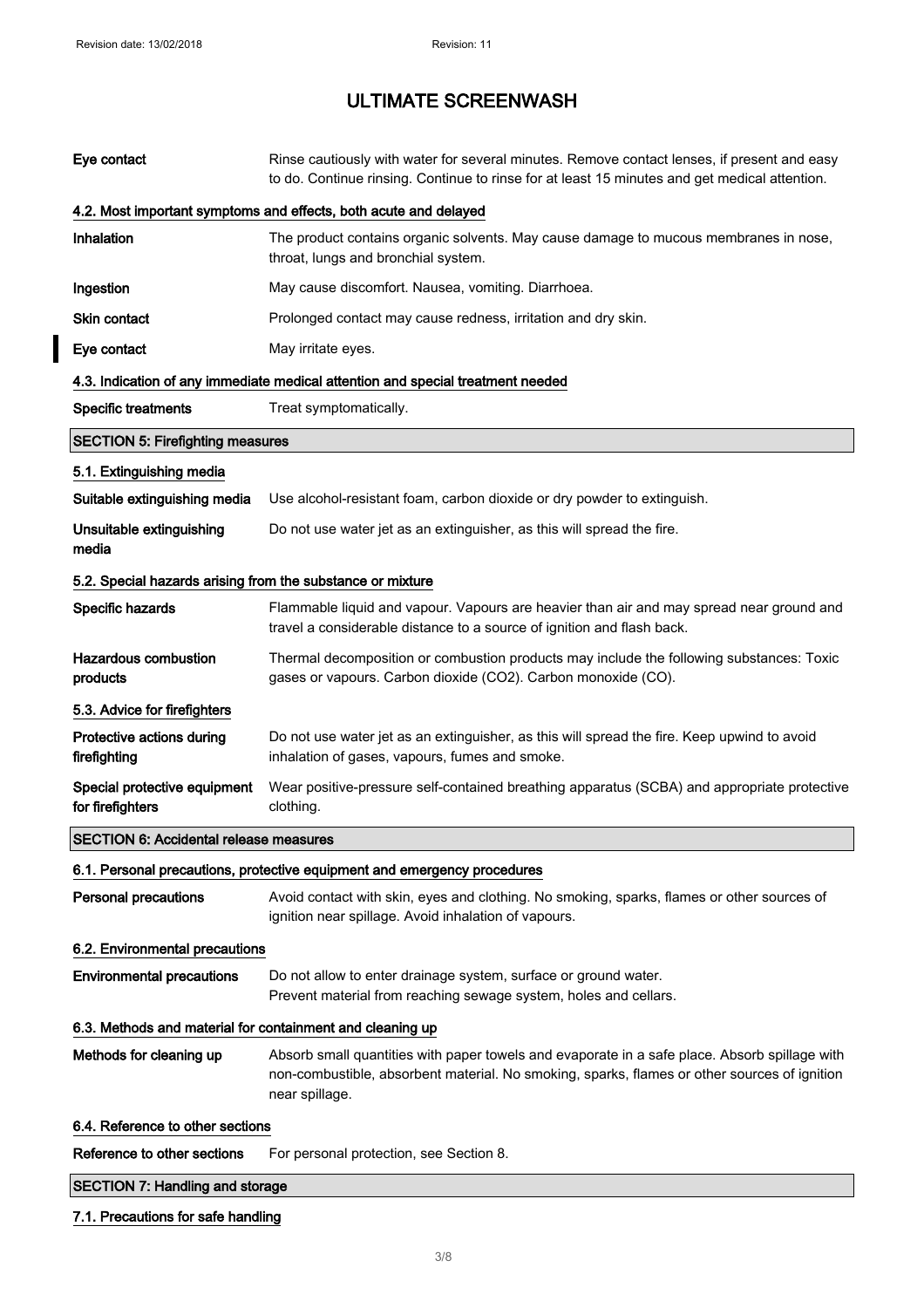| Usage precautions |  | For personal protection, see Section 8. |  |  |
|-------------------|--|-----------------------------------------|--|--|
|                   |  |                                         |  |  |

Advice on general occupational hygiene Do not eat, drink or smoke when using this product. Provide eyewash station. Wash hands thoroughly after handling.

#### 7.2. Conditions for safe storage, including any incompatibilities

Storage precautions Store at room temperature. Store in accordance with local regulations.

#### 7.3. Specific end use(s)

SECTION 8: Exposure Controls/personal protection

#### 8.1. Control parameters

#### Occupational exposure limits

#### Ethanol

Long-term exposure limit (8-hour TWA): WEL 1000 ppm 1920 mg/m<sup>3</sup>

#### Methanol

Long-term exposure limit (8-hour TWA): WEL 200 ppm 266 mg/m<sup>3</sup> Short-term exposure limit (15-minute): WEL 250 ppm 333 mg/m<sup>3</sup> Sk

#### **Glycerine**

Long-term exposure limit (8-hour TWA): WEL 10 mg/m<sup>3</sup> mist WEL = Workplace Exposure Limit Sk = Can be absorbed through the skin.

#### 8.2. Exposure controls

#### Protective equipment

| <b>AND</b>                          |                                                                                                                             |
|-------------------------------------|-----------------------------------------------------------------------------------------------------------------------------|
| Appropriate engineering<br>controls | Avoid inhalation of vapours.                                                                                                |
| Eye/face protection                 | Wear eye protection.                                                                                                        |
| Hand protection                     | Wear protective gloves. The breakthrough time for any glove material may be different for<br>different glove manufacturers. |
| Hygiene measures                    | Wash hands thoroughly after handling. Do not eat, drink or smoke when using this product.                                   |

#### SECTION 9: Physical and Chemical Properties

#### 9.1. Information on basic physical and chemical properties

| Appearance                      | Liquid.                             |
|---------------------------------|-------------------------------------|
| Colour                          | Pink.                               |
| Odour                           | Alcoholic.                          |
| рH                              | pH (concentrated solution): 8       |
| Initial boiling point and range | No information available.           |
| Flash point                     | $\sim$ 22.8°C Setaflash closed cup. |
| <b>Evaporation rate</b>         | No information available.           |
| <b>Evaporation factor</b>       | No information available.           |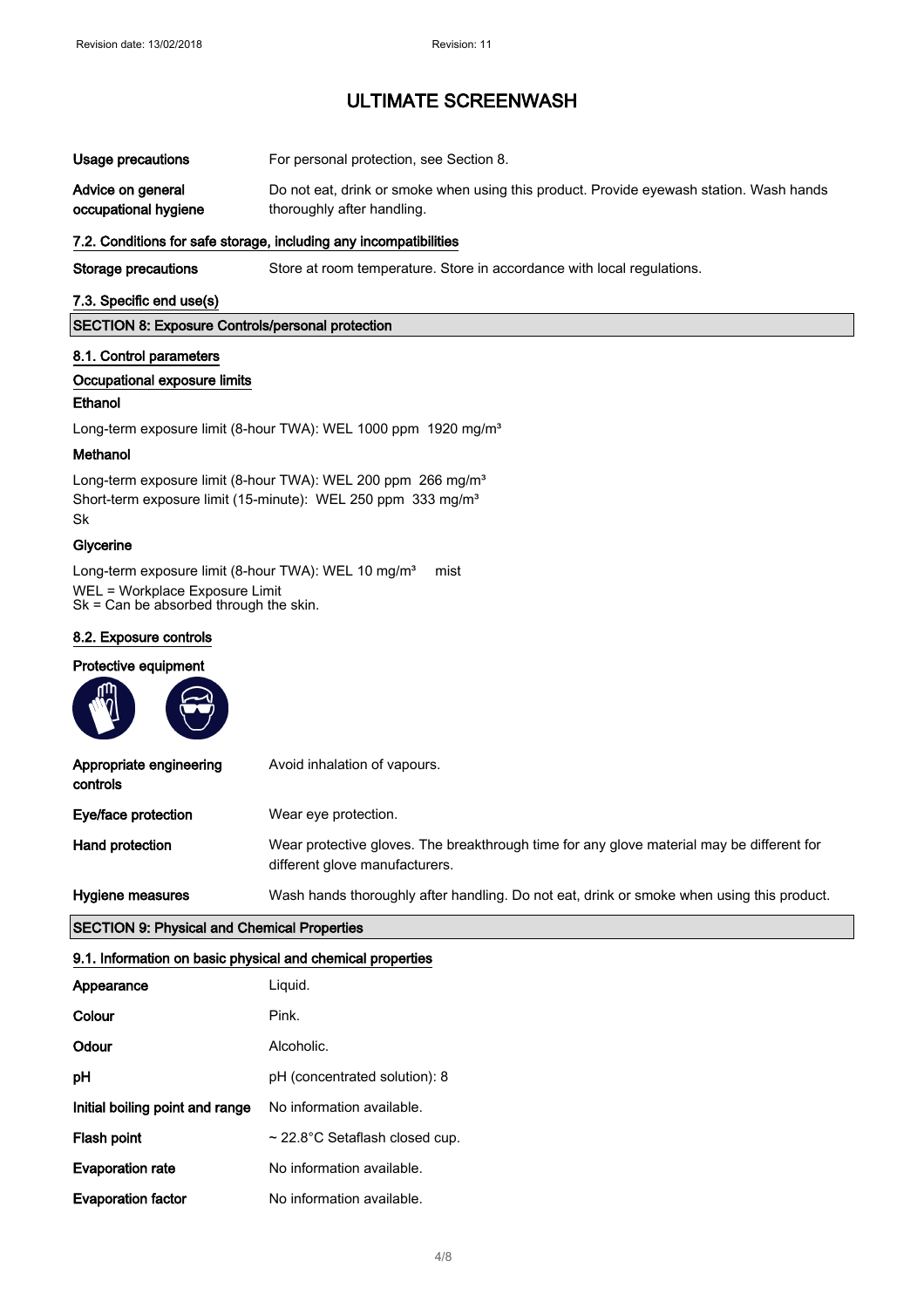| Upper/lower flammability or<br>explosive limits | No information available.                                                          |  |  |  |
|-------------------------------------------------|------------------------------------------------------------------------------------|--|--|--|
| Other flammability                              | No information available.                                                          |  |  |  |
| Vapour pressure                                 | No information available.                                                          |  |  |  |
| Vapour density                                  | No information available.                                                          |  |  |  |
| <b>Relative density</b>                         | ~10.88                                                                             |  |  |  |
| Solubility(ies)                                 | Miscible with water.                                                               |  |  |  |
| <b>Partition coefficient</b>                    | No information available.                                                          |  |  |  |
| Auto-ignition temperature                       | No information available.                                                          |  |  |  |
| <b>Viscosity</b>                                | Not available.                                                                     |  |  |  |
| 9.2. Other information                          |                                                                                    |  |  |  |
| <b>SECTION 10: Stability and reactivity</b>     |                                                                                    |  |  |  |
| 10.1. Reactivity                                |                                                                                    |  |  |  |
| Reactivity                                      | There are no known reactivity hazards associated with this product.                |  |  |  |
| 10.2. Chemical stability                        |                                                                                    |  |  |  |
| <b>Stability</b>                                | Stable at normal ambient temperatures and when used as recommended.                |  |  |  |
| 10.3. Possibility of hazardous reactions        |                                                                                    |  |  |  |
| Possibility of hazardous<br>reactions           | Under normal conditions of storage and use, no hazardous reactions will occur.     |  |  |  |
| 10.4. Conditions to avoid                       |                                                                                    |  |  |  |
| <b>Conditions to avoid</b>                      | Avoid heat, flames and other sources of ignition.                                  |  |  |  |
| 10.5. Incompatible materials                    |                                                                                    |  |  |  |
| Materials to avoid                              | Avoid contact with the following materials: Strong acids. Strong oxidising agents. |  |  |  |
| 10.6. Hazardous decomposition products          |                                                                                    |  |  |  |
| Hazardous decomposition<br>products             | None at ambient temperatures.                                                      |  |  |  |
| <b>SECTION 11: Toxicological information</b>    |                                                                                    |  |  |  |
| 11.1. Information on toxicological effects      |                                                                                    |  |  |  |
| Acute toxicity - oral                           |                                                                                    |  |  |  |
| ATE oral (mg/kg)                                | 3,389.83                                                                           |  |  |  |
| Acute toxicity - dermal<br>ATE dermal (mg/kg)   | 10,169.49                                                                          |  |  |  |
| Acute toxicity - inhalation                     |                                                                                    |  |  |  |
| ATE inhalation (gases ppm)                      | 23,728.81                                                                          |  |  |  |
| ATE inhalation (vapours mg/l)                   | 101.69                                                                             |  |  |  |
| <b>ATE inhalation (dusts/mists)</b><br>mg/l)    | 16.95                                                                              |  |  |  |
| <b>SECTION 12: Ecological Information</b>       |                                                                                    |  |  |  |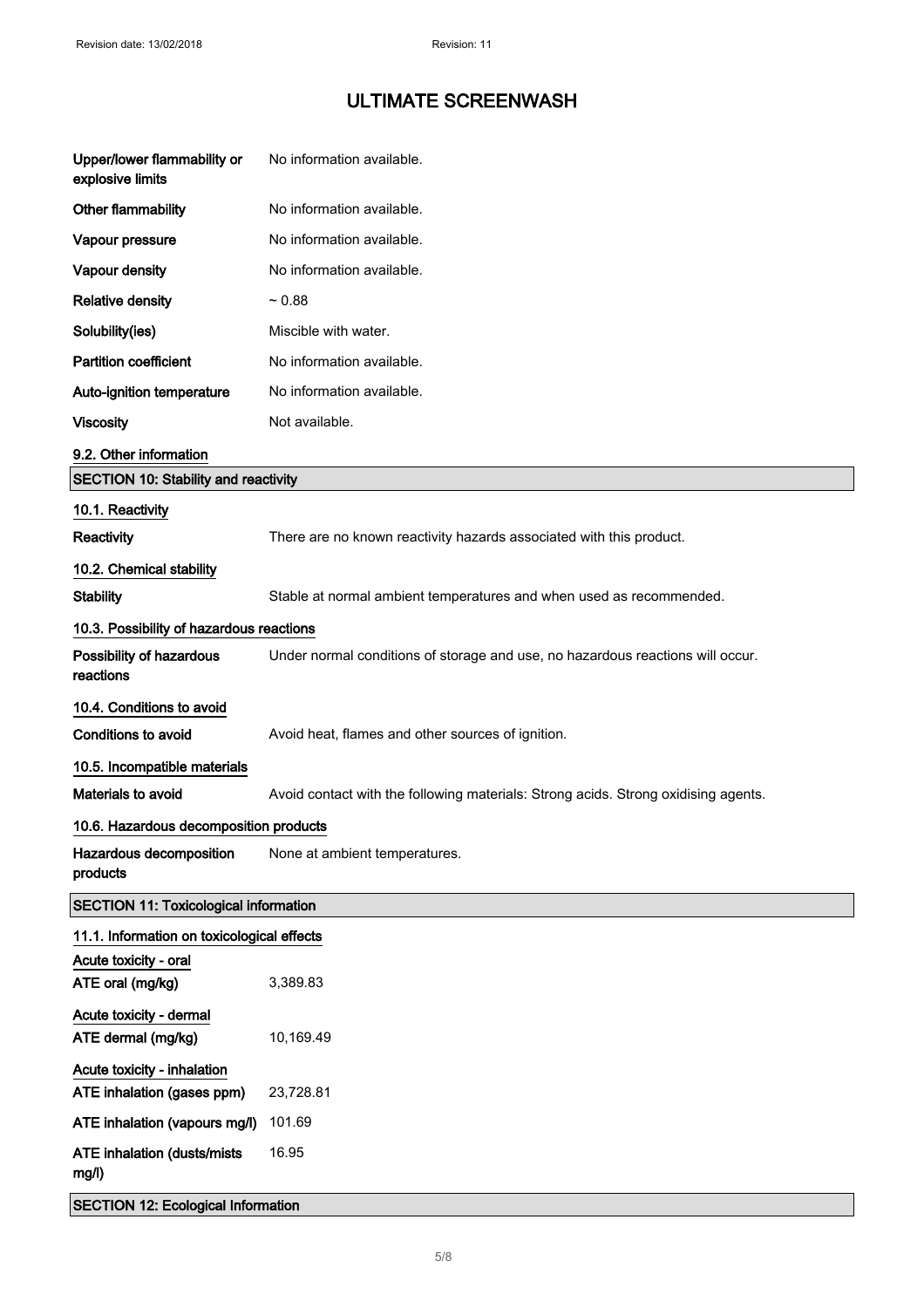#### 12.1. Toxicity

| <b>Toxicity</b>                            | Not determined.                                                                                                                                                              |
|--------------------------------------------|------------------------------------------------------------------------------------------------------------------------------------------------------------------------------|
| 12.2. Persistence and degradability        |                                                                                                                                                                              |
| Phototransformation                        | Not determined.                                                                                                                                                              |
| <b>Stability (hydrolysis)</b>              | Not determined.                                                                                                                                                              |
| Biodegradation                             | Expected to be readily biodegradable.                                                                                                                                        |
| <b>Biological oxygen demand</b>            | Not determined.                                                                                                                                                              |
| 12.3. Bioaccumulative potential            |                                                                                                                                                                              |
| <b>Partition coefficient</b>               | No information available.                                                                                                                                                    |
| 12.4. Mobility in soil                     |                                                                                                                                                                              |
| 12.5. Results of PBT and vPvB assessment   |                                                                                                                                                                              |
| 12.6. Other adverse effects                |                                                                                                                                                                              |
| <b>SECTION 13: Disposal considerations</b> |                                                                                                                                                                              |
| 13.1. Waste treatment methods              |                                                                                                                                                                              |
| <b>General information</b>                 | Waste, residues, empty containers, discarded work clothes and contaminated cleaning<br>materials should be collected in designated containers, labelled with their contents. |
| Disposal methods                           | Dispose of waste to licensed waste disposal site in accordance with the requirements of the<br>local Waste Disposal Authority.                                               |
| <b>SECTION 14: Transport information</b>   |                                                                                                                                                                              |
| 14.1. UN number                            |                                                                                                                                                                              |
| UN No. (ADR/RID)                           | 1993                                                                                                                                                                         |
| UN No. (IMDG)                              | 1993                                                                                                                                                                         |
| UN No. (ICAO)                              | 1993                                                                                                                                                                         |
| UN No. (ADN)                               | 1993                                                                                                                                                                         |
| 14.2. UN proper shipping name              |                                                                                                                                                                              |
| Proper shipping name<br>(ADR/RID)          | FLAMMABLE LIQUID, N.O.S. (CONTAINS Ethanol, Methanol)                                                                                                                        |
|                                            | Proper shipping name (IMDG) FLAMMABLE LIQUID, N.O.S. (CONTAINS Ethanol, Methanol)                                                                                            |
|                                            | Proper shipping name (ICAO) FLAMMABLE LIQUID, N.O.S. (CONTAINS Ethanol, Methanol)                                                                                            |
| Proper shipping name (ADN)                 | FLAMMABLE LIQUID, N.O.S. (CONTAINS Ethanol, Methanol)                                                                                                                        |
| 14.3. Transport hazard class(es)           |                                                                                                                                                                              |
| <b>ADR/RID class</b>                       | 3                                                                                                                                                                            |
| <b>ADR/RID classification code</b>         | F <sub>1</sub>                                                                                                                                                               |
| <b>ADR/RID label</b>                       | 3                                                                                                                                                                            |
| <b>IMDG class</b>                          | 3                                                                                                                                                                            |
| ICAO class/division                        | 3                                                                                                                                                                            |
| <b>ADN class</b>                           | 3                                                                                                                                                                            |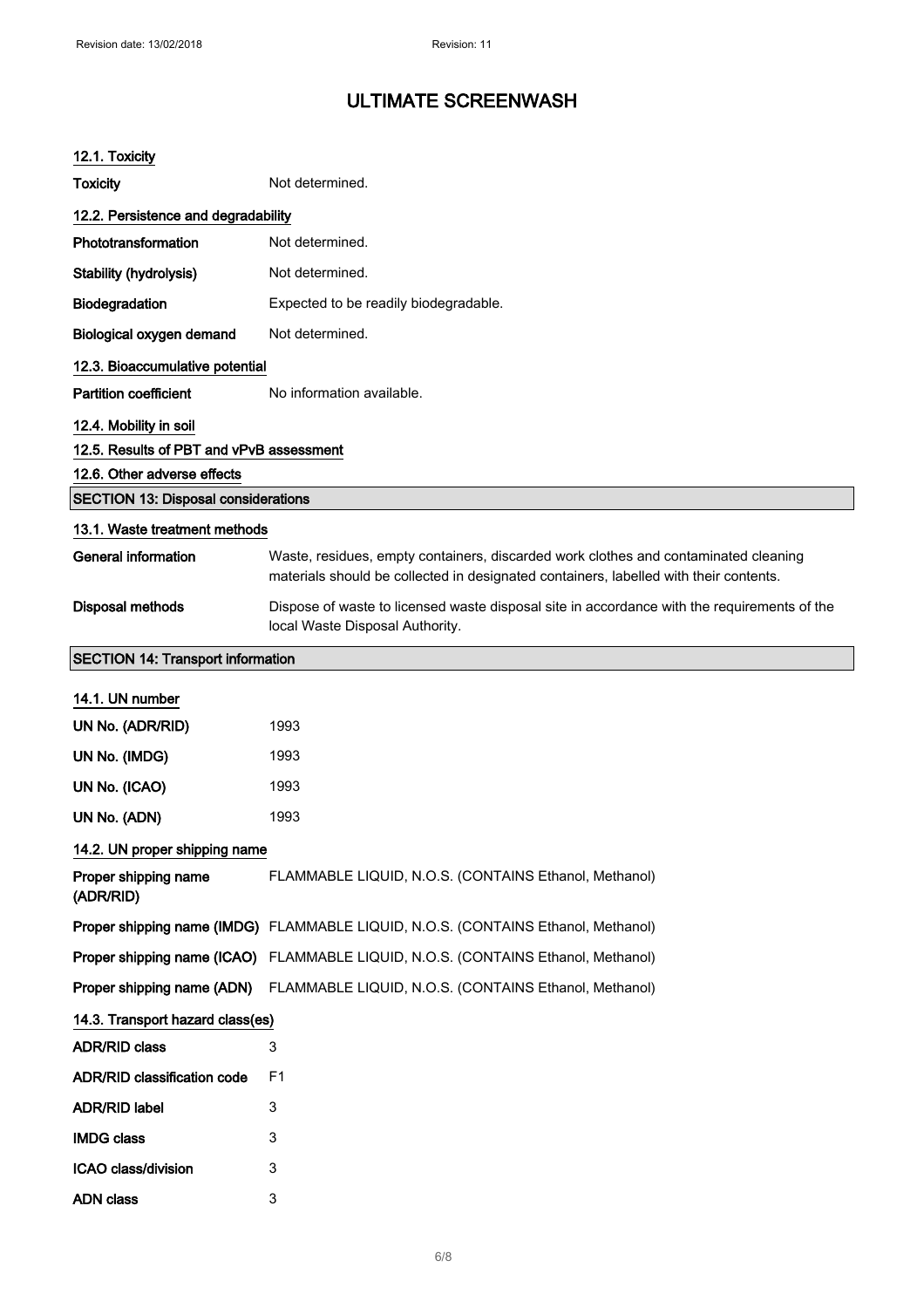#### Transport labels



| 14.4. Packing group          |   |  |
|------------------------------|---|--|
| <b>ADR/RID packing group</b> | Ш |  |
| <b>IMDG packing group</b>    | Ш |  |
| ADN packing group            | Ш |  |
| ICAO packing group           | Ш |  |
| 14.5. Environmental hazards  |   |  |

#### Environmentally hazardous substance/marine pollutant No.

| 14.6. Special precautions for user               |             |  |  |  |
|--------------------------------------------------|-------------|--|--|--|
| EmS                                              | $F-E. S-E$  |  |  |  |
| ADR transport category                           | 2           |  |  |  |
| <b>Emergency Action Code</b>                     | $\cdot$ 3YF |  |  |  |
| <b>Hazard Identification Number</b><br>(ADR/RID) | 33          |  |  |  |
| Tunnel restriction code                          | (D/E)       |  |  |  |

#### 14.7. Transport in bulk according to Annex II of MARPOL and the IBC Code

Transport in bulk according to Not applicable. Annex II of MARPOL 73/78 and the IBC Code

#### SECTION 15: Regulatory information

#### 15.1. Safety, health and environmental regulations/legislation specific for the substance or mixture

| Regulation (EC) No 648/2004 of the European Parliament and of the Council of 31 March<br>2004 on detergents (as amended).<br>Regulation (EC) No 1907/2006 of the European Parliament and of the Council of 18<br>December 2006 concerning the Registration, Evaluation, Authorisation and Restriction of<br>Chemicals (REACH) (as amended). | December 2008 on classification, labelling and packaging of substances and mixtures (as |
|---------------------------------------------------------------------------------------------------------------------------------------------------------------------------------------------------------------------------------------------------------------------------------------------------------------------------------------------|-----------------------------------------------------------------------------------------|
|---------------------------------------------------------------------------------------------------------------------------------------------------------------------------------------------------------------------------------------------------------------------------------------------------------------------------------------------|-----------------------------------------------------------------------------------------|

# 15.2. Chemical safety assessment SECTION 16: Other information **Revision date** 13/02/2018 Revision 11 SDS number 20924